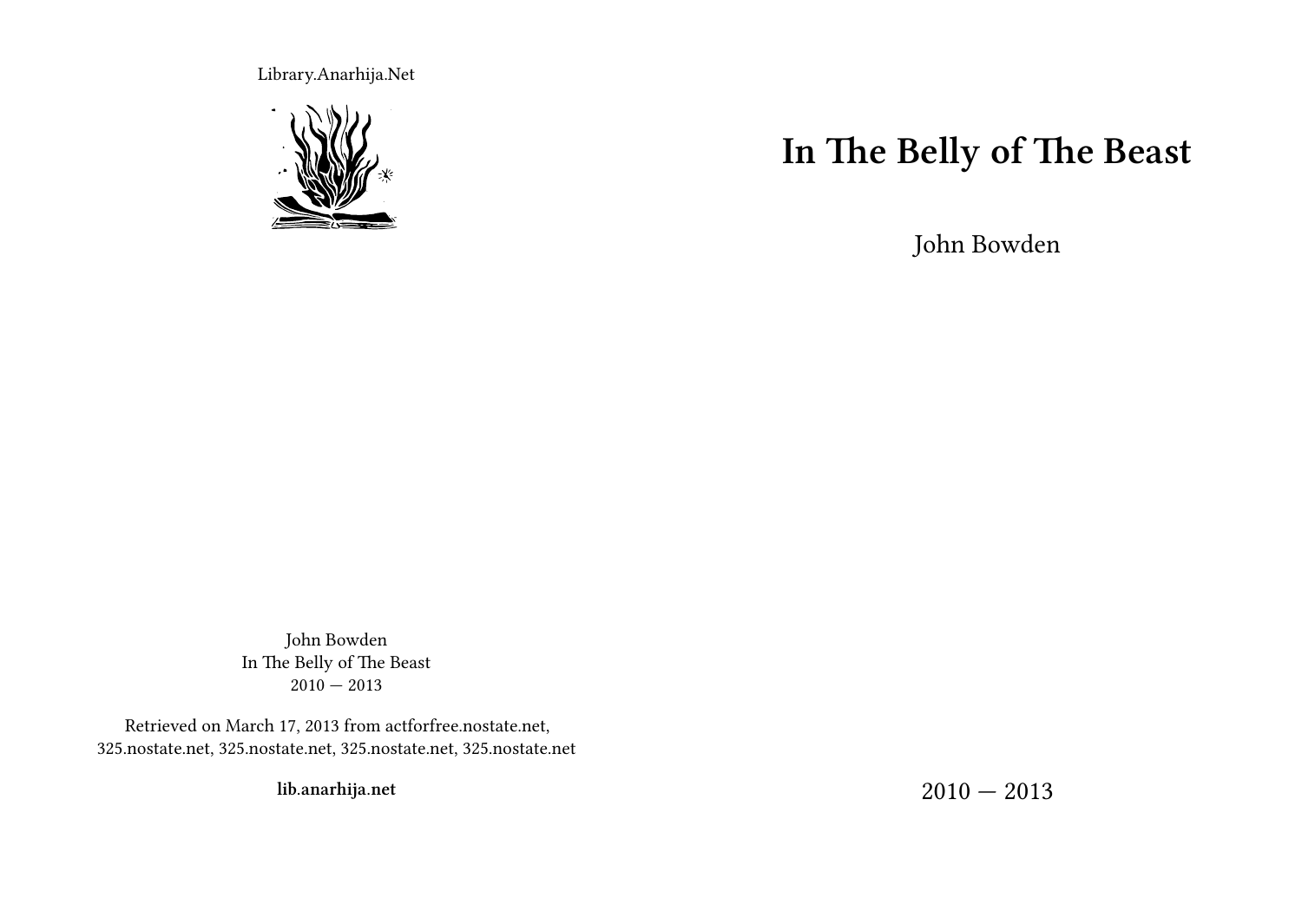#### **Contents**

| In The Belly of The Beast                    |    |
|----------------------------------------------|----|
| <b>Education Is Subversive In Prison</b>     | 8  |
| Letter about prison psychological repression | 17 |
| Criminalising Children In The Care System    | 21 |
| <b>Conditions in Youth Prisons</b>           | 24 |

olence formed a routine part of their treatment. When the lesson being taught to children in custody is that power is represented by the power to hurt and control then that lesson will eventually be learned and practised in their own lives. What is sown behind the walls of child prisons will eventually be reaped by the wider community. The campaign to stop the abuse of children in custody shouldn't be viewed as it is by tabloid newspapers and those responsible for that abuse as the prerogative of wishy-washy liberals; the wider society should realise that it has a vested interest in stopping the de-humanization of imprisoned children.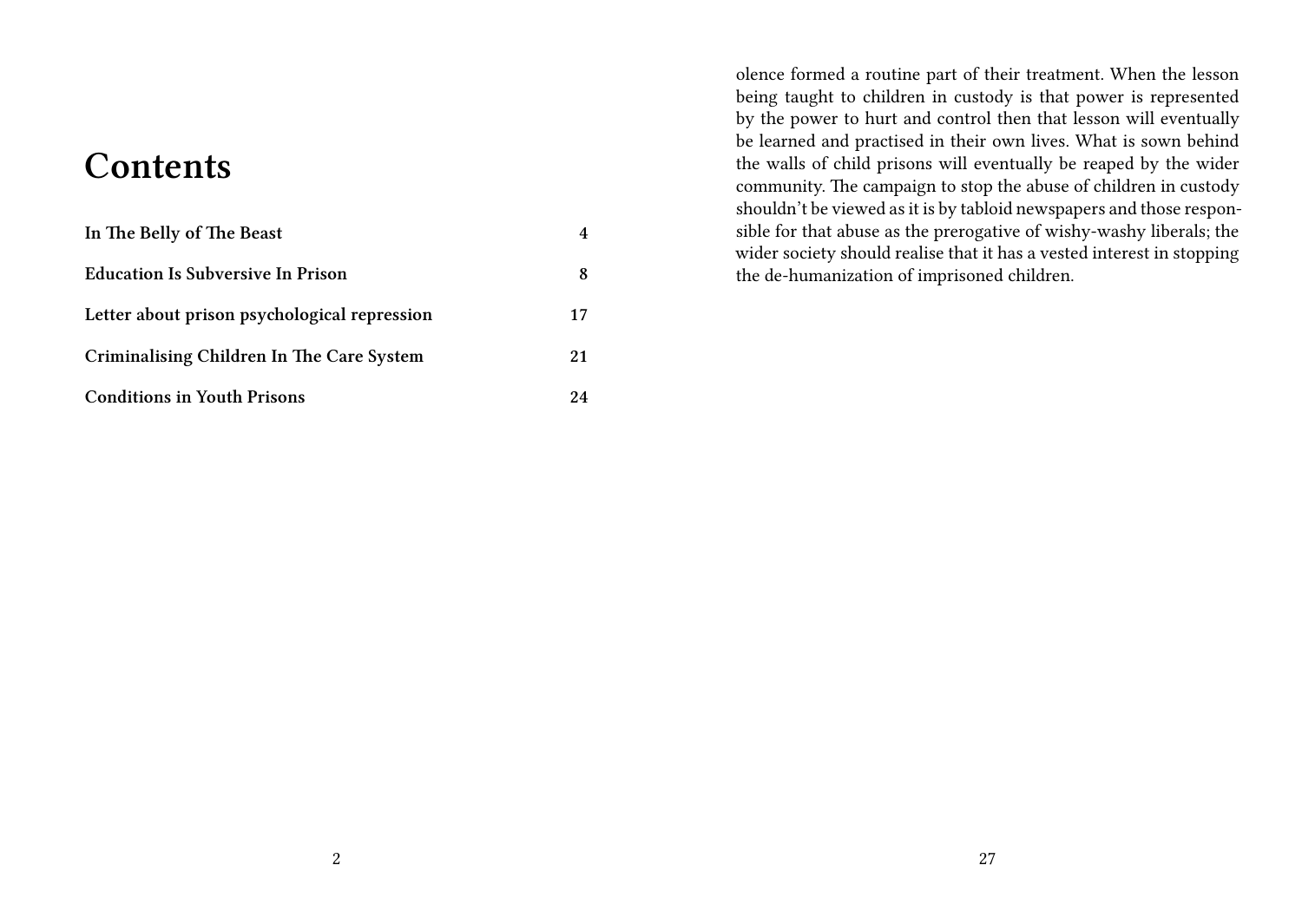methods as The ritualistic humiliation of children and a clear abuse of human rights.

Phillip Noyes, director of strategy and development at the National Society for the prevention of cruelty to children said: These shocking revelations graphically illustrate the cruel and degrading violence inflicted at times on children in custody. On occasions these restraint techniques have resulted in children suffering broken arms, noses, wrists and fingers. Painful restraint is a clear breach of children's human rights against some of the most vulnerable youngsters in society and has no place in a decent society.

During the 12 months up to March 2009, restraint was used 1.776 times in the UK's four secure training centres.

In the Houses of Lords on 21 July 2010 Lord McNally in response to questions about the methods of control described in the manual said we use the word children very casually to describe often very large and quite violent young people in these centres, and we also have a duty of care to the staff who deal with these often very violent young people. Often disturbed and unruly children, some as young as 12 years of age, are metamorphosed in Lord McNally's mind into large and physically violent young adults as he tries to defend what Ms Swaine the legal director of CRAE, describes as Guidance given in a staff authorised manual to violate human rights because is allows staff to deliberately hurt children outside cases of life-threatening necessity.

What the manual actually reveals is an attitude and mindset that believes damaged and already brutalised children can be made to conform by the use of even more brutality and cruelty. In reality what such treatment creates is more severely disturbed young people seriously alienated from and actively hostile to society. What is being manufactured in these secure training centres are ticking time bombs that are then delivered into the wider community. A disproportionate number of seriously violent offenders and longterm prisoners are the product of a childhood spent in children's homes and youth custody institutions where physical abuse and vi-

*For the past 30 years John Bowden has been at the forefront of the British prison struggle, and is by far our most prolific prisoner writer. Time and again, John's articles have shone a searchlight into the State's murky dungeons, exposing brutality and repression, and challenging the very nature of prison. For many years now, John has been held in jail because of his political views and his willingness to challenge injustice. That has never been clearer than now, as the State attempts to use 'secret evidence' to keep him behind bars.* Leeds ABC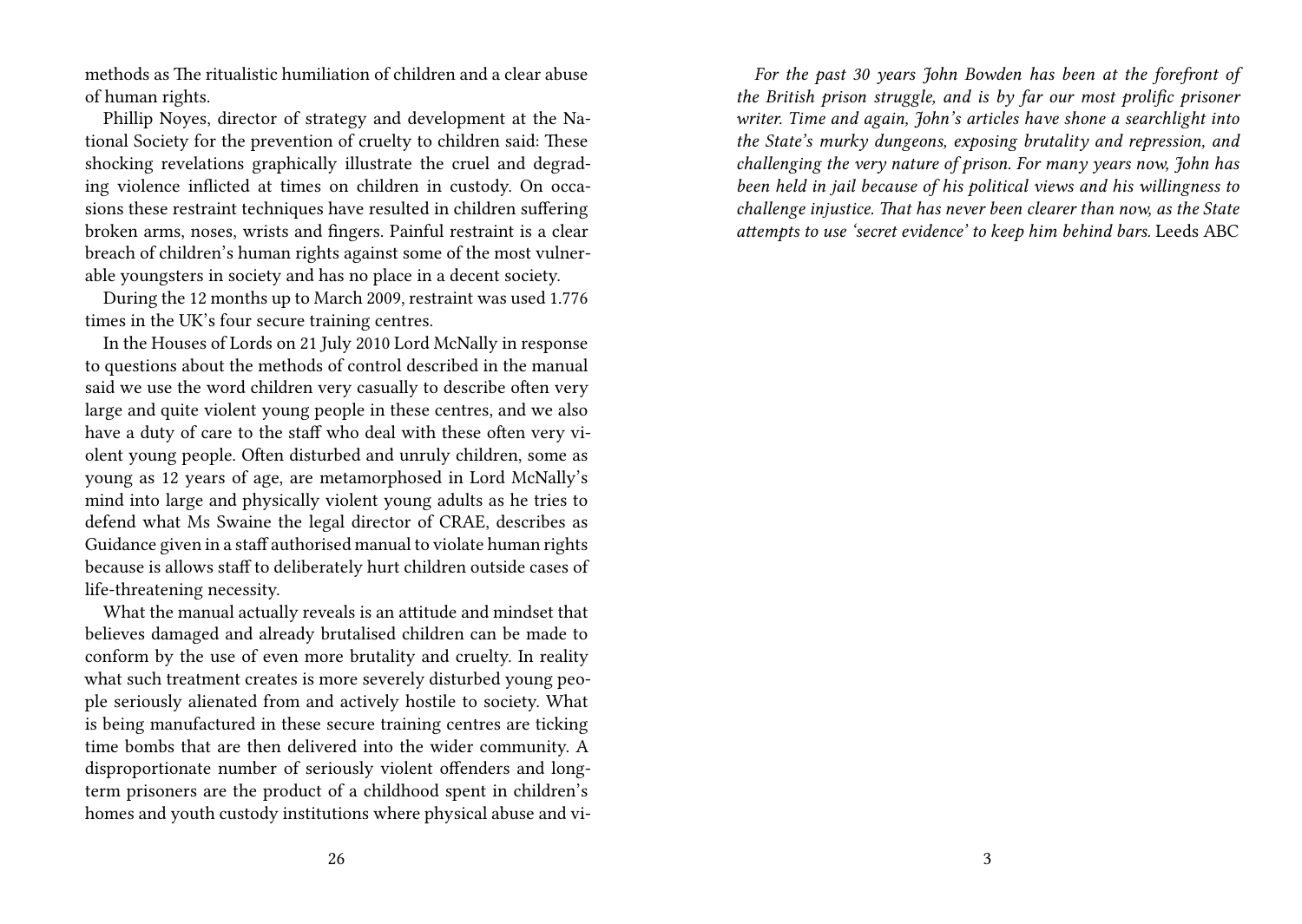#### **In The Belly of The Beast**

Fyoder Dostoevsky, the Russian novelist and sometimes political dissident, once wisely observed that a good barometer of the level and quality of a society's civilisation is the way it treats it's prisoners, the most dis-empowered of all social groups.

There has of course always existed a sort of socially organic and dynamic relationship between prison society and the wider ordinary society beyond it's walls, and the treatment of prisoners is usually an accurate reflection of the relationship of power that prevails between the state and ordinary working class people in the broader society. It is how political power is shaped and negotiated between the state and the poorer social groups on the outside that essentially determines the treatment of prisoners on the inside.

Prisons are concentrated microcosms of the wider society, reflecting it's social and political climate and the balance of social forces that characterise it's political culture. The more authoritarian and politically oppressive the society, the more brutal it's treatment of prisoners is. The treatment and sometimes the very lives of prisoners is therefore critically dependent on the balance and alignment of power in society generally. For example, changes in state penal policy always tends to reflect shifts and changes in that relationship of power between the poor and powerless and the elites who constitute a ruling class, and it is always the more marginalised and demonised groups such as prisoners who feel and experience the repression more nakedly when society begins to shift even further to the right.

During the 1960s, 1970s and part of the early 1980s structures of established power in society were seriously challenged and the thinking Ken Clark, include ramming knuckles into the ribs of children and raking shoes down the shins. It also authorised staff to: Drive straightened fingers into the young person's face, and then quickly drive the straightened fingers of the same hand downwards into the young person's groin area. Use an inverted knuckle into the trainee's sternum and drive inward and upward. Continue to carry alternate elbow strikes to the young person's ribs until a release is achieved. Nose distraction techniques – sharp blows to the children's nose had already been found by the Court of Appeal to have been routinely and unlawfully used against children in at least one secure training centre. The contracting out of such brutal methods of control and punishment to institutions run by private firms for profit raises an obvious moral question and issue.

Instructions issued to staff in the secure training centres reveal a calculated understanding that such control techniques could lead to serious injury to the child and even death; the techniques could risk a fracture of the skull and temporary or permanent blindness caused by rupture of the eyeball or detached retina. There is also an acknowledgment that some techniques could cause asphyxia; staff are told that while applying headlocks to children that if breathing is compromised it could lead to a medical emergency.

Carolyne Willow, national co-ordinator of CRAE, said: The manual is deeply disturbing and stands as state authorisation of institutionalised child abuse. What made former ministers believe that children as young as 12 could get so out of control so often that staff should be taught how to ram their knuckles into their rib cages? Would we allow teachers. etc., to be trained in how to deliberately hurt and humiliate children?

Images of Abu Graib prison in Iraq are evoked by instructions instruction to force difficult children to adopt a kneeling position while a second member takes control of the head by grabbing the back of the neck while cupping the chin. Whilst in this position steel handcuffs are applied to the child. Ms Willow describes such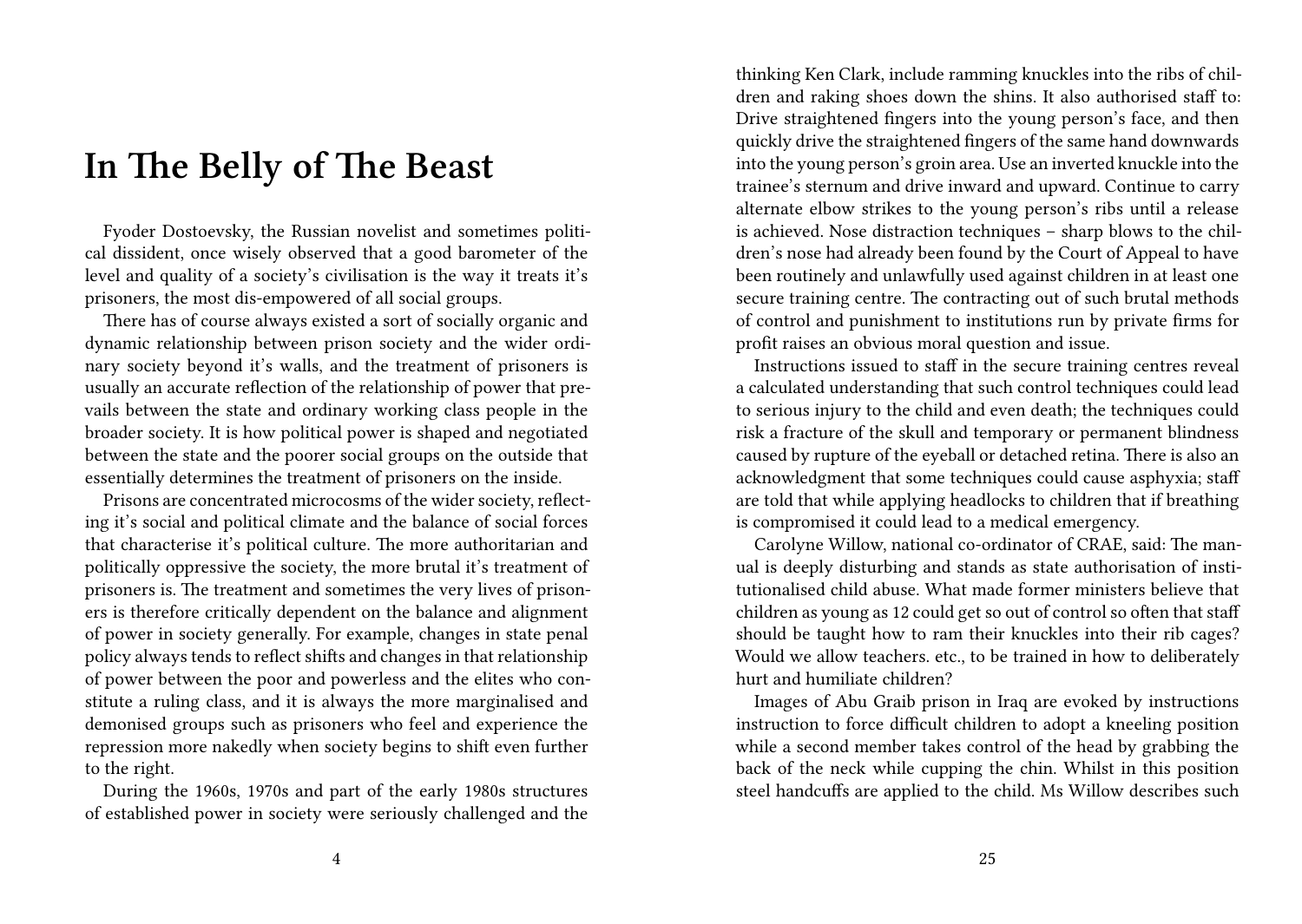### **Conditions in Youth Prisons**

In 2004 15 year old Gareth Myatt died whilst bring restrained by three members of staff at a privatized children's prison called Rainsbrook Secure Training Centre in Warwickshire. In the same year 14 year old Adam Rickwood hanged himself in another privatized children's jail, Hassockfield Secure Training Centre in Co. Durham. A Judge later ruled that the guards who restrained Adam shortly before his death had used unlawful force on him. Six years later and following a sustained campaign by parents of imprisoned children and groups like the Children's Rights Alliance for England (CRAE) a shocking government document detailing control methods used on children, some as young as 12, in custody has been revealed under the Freedom of Information Act.

Published by the Prison Service in 2005 and classified as a restricted government document, the manual provides staff in secure training centres with authorization to inflict physical pain on children with so-called restraint and self-defence techniques. The methods of physical force described in the manual are so legally questionable that the government was prepared to be taken to a tribunal to fight against disclosure of the document despite a ruling by the Information Commissioner that it should be publicly released. Previously government officials had even refused to provide a copy to the Parliamentary Human Rights Committee. Eventually the Ministry of Justice was forced to back down and release the document; it's contents made the reticence of the Justice Ministry to shame with the public, such information all too self-explanatory.

Some of the restraint methods used against children in custody approved by the Justice Ministry, currently headed by the liberal-

atmosphere and movement of radical social change became manifested within the prison system itself in prisoner protests, strikes and uprisings, and an organised movement of prisoner resistance that was recognised and supported on the outside by political activists, radical criminologists and prison abolitionists. The struggle of long-term prisoners was recognised by such groups as a legitimate political struggle against an institution originally and purposely created to punish the rebellious poor and as an integral part of an entire state apparatus of repressive social control, along with the police and judiciary. Just as the heightened social struggle of groups like the organised working class in the broader society caused a shift and change in the balance of power, within the longterm prison system itself prisoners used the weapon of solidarity and self-organised to collectively empower themselves as a group. This climate of increased struggle and freedom that permeated society generally at that time found expression within long-term prisons and even found limited reflection in the thinking of those administering them with the adoption on policy of the one relatively liberal recommendation of the 1968 Mountbatten report concerning prison security: whilst Maximum-Security jails should make physical security as impregnable as possible the regimes operating in such institutions should also be made as relaxed as possible.

But just as changes in the balance of power can be to the advantage of progressive forces in society so it can shift the other way, and that is what happened in Britain during the 1980s and 1990s with the defeat of the organised working class movement and the apparently finale triumph of Neo-Liberal Capitalism (deregulation, free trade, unfettered profits and minimal state benefits – in short, capitalism at it's most savage) and a Thatcherite ideology of greed is good and "there is no such thing as society". This found expression in the treatment of prisoners with the seizing back of the long-term prison regimes and their re-moulding into instruments of "Dynamic Security" and naked repression. The control and absolute disempowerment of long-term prisoners was conflated with the necessity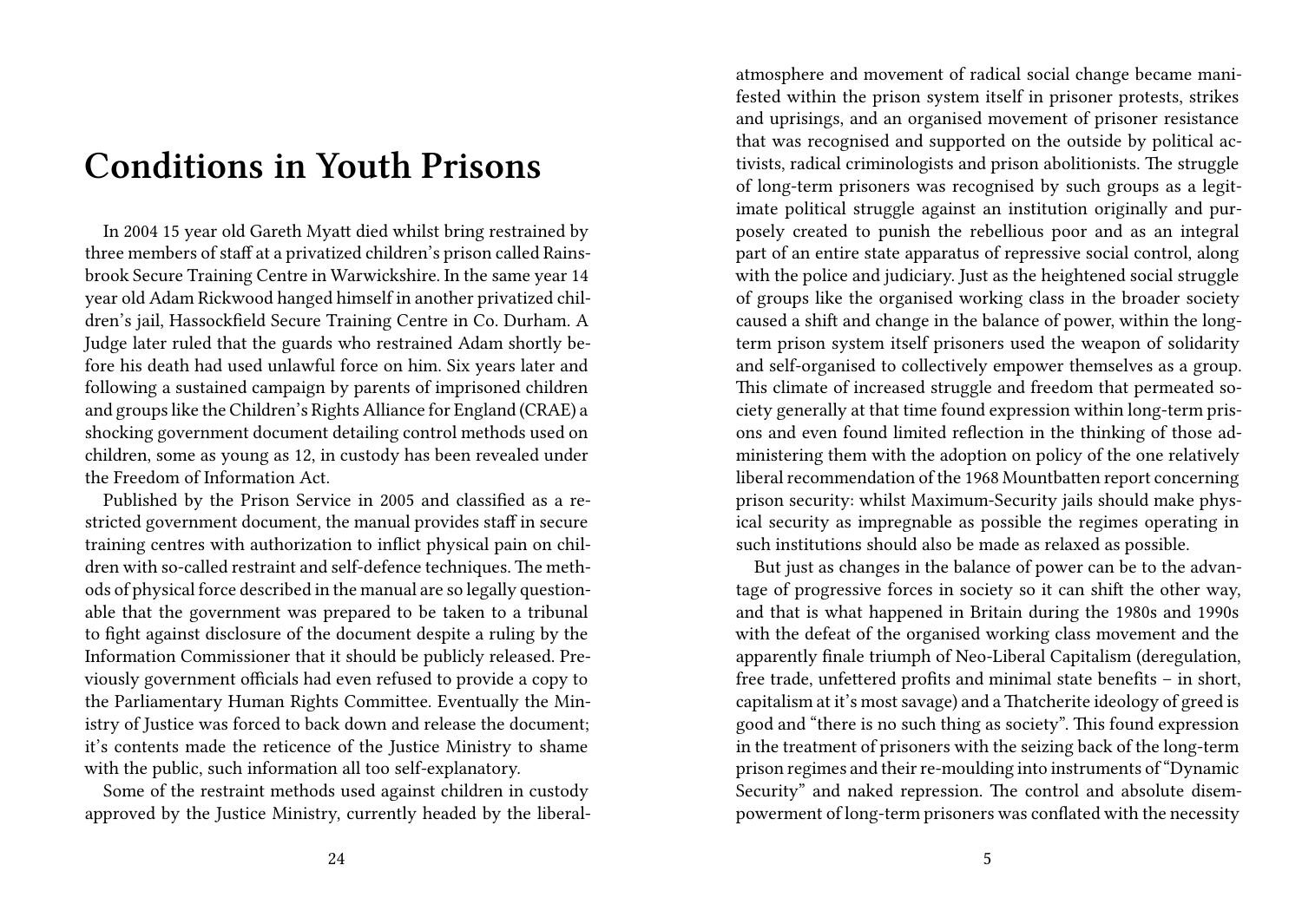of physical security now. And of course the economic principles of Neo-Liberal Capitalism also found expression in the prison system with "Market Reforms" and the flogging off of increasingly greater parts of it to multi-national private prison entrepreneurs. Prisoners would now be bought and sold as commodities and also as a source of forced cheap labour. They would also be taught and conditioned to know their true place in a massively unequal society, and prisons would revert to their original purpose of re-moulding working class "offenders" into obedient slaves of capital and those who own it. Towards this end the huge proliferation and empowerment of behavioural psychologists in the prison system over the last decade is a symptom; the breaking and re-creating of prisoners psychologically in the image of a defeated and compliant working class on the outside has become once again the purpose and function of prisons. Rebellion and defiance in prisoners is now labelled "psychopathic" and "social risk-factors", which depending on how they are "addressed" will determine the length of time one spends behind bars, especially for the growing number of "recidivist offenders" serving indeterminate sentences for "public protection".

As what were once tight-knit working class communities on the outside fractured and were destroyed following the last high point of organised working class struggle during the 1984 miners strike, so the solidarity and unity of long-term prisoners was broken and withered away. The flooding of heroin and crack cocaine into now marginalised and poor communities created an almost alternative economy and was reflected in the changing nature of the prison population. What had been a generation of prisoners from strong working class communities imbued with a culture of solidarity, mutual support and a readiness to confront and challenge official authority, was increasingly replaced by prisoners with no memory of a time before the victory of Thatcherism and the dog eat dog culture it bred and encouraged. The increasing prevalence of drug-orientated crime found expression in the "Millennium convict", lacking in principle and with an acquiescent, submissive attior disruptive behaviour on the part of such children as potentially criminal and therefore requiring intervention by the police and courts at the earliest opportunity, which also absolves such staff of the responsibility of working closely and consistently with young people in dealing with such behaviour in an emotionally supportive setting. How much easier to just offload such "difficult" children onto the courts and Young Offender System, where an awful self-fulfilling prophecy then takes place along with the process of criminalisation and institutionalisation. Ultimately, the wider society reaps the cost and consequences of this abandonment of vulnerable children to the Criminal Justice System.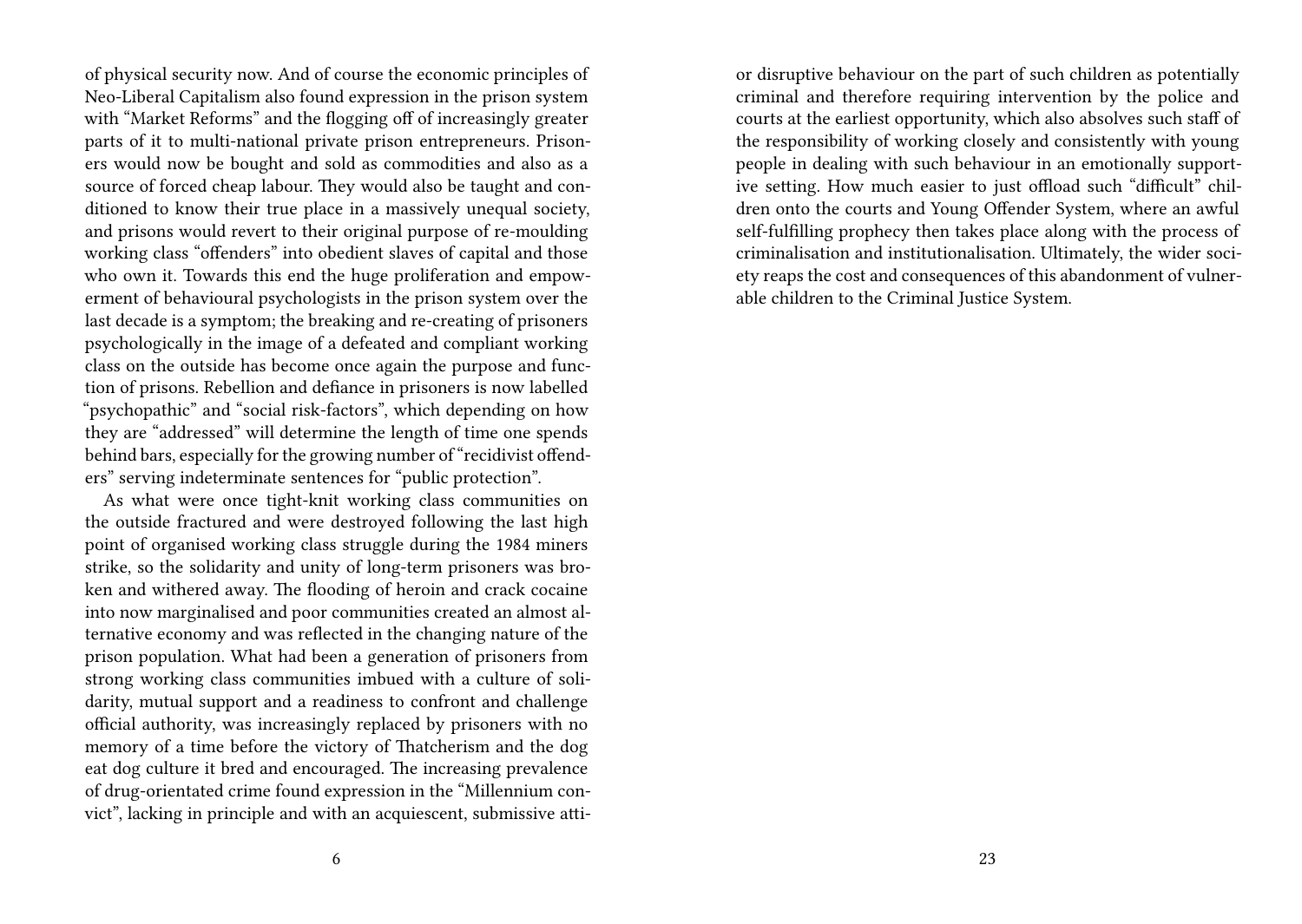ing charged with criminal offences and placed before the criminal courts. Ms Cauthery has warned that children in care who receive criminal records for what is in reality normal adolescent behaviour are being drawn into a "vicious cycle" of crime, joblessness and imprisonment, that would go on to seriously affect the lives of their own children. Ms Cauthery said: "Many of the young people we see coming to court have never been in trouble before going into care. These young people are often charged with offences that have occurred within the care home, including damage (e.g. to a door, window, or crockery) and assault (often to one of the care home staff involving pushing and shoving). This behaviour is mostly at the lower end of offending, and in a reasonable family environment would never be dealt with by the police or courts. We worry about these children being criminalised". She added: "Surely the home has a duty to try to help the young people and find other solutions rather than resorting to the courts for minor offences which, in a normal family environment, would not be thought of as offending behaviour". She went on to warn that the maltreatment of children in care might be the reason for the "anti-social behaviour" in the first place, which is what classically happens in total institutions when inmates resist and challenge brutal regimes.

Recent high-profile cases when neglect by social workers has seriously contributed to the deaths of children already at serious risk from abusive or drug-addicted parents has created a public mood and climate favourable to the placing into care of even more poor and disadvantaged children, and for many of them an entry route into the penal system. The massive empowerment of social workers in the wake of tragedies like the Baby P case to remove more children into care, often for contentious and contested reasons, makes it reasonable to ask the question if many of these children actually face even greater abuse and the risk of destroyed lives by being placed INTO care.

There is clearly a greater propensity on the part of staff supervising the behaviour of children in care to view any non-conformist

tude towards their captors and a focused determination to do whatever it takes to achieve an early release from prison.

The uprising at Strangeways prison in 1990 was the last significant expression of collective defiance and protest in a British jail and is unlikely ever to be repeated in such a form. The current Justice Secretary, Chris Grayling, with his Tory "Attack Dog" reputation and contempt for the human rights of prisoners, blended of course with his determination to sell-off virtually the whole of the criminal justice system to multi-national capitalism, is a perfect representation of the social and political climate outside prison. Deep economic crisis generates social fear and insecurity, and the scapegoating of marginalised and demonised groups who are used as a focus for public anger. Folk devils and moral panics are stock in trade for the tabloids, Tory politicians and far right groups when social climate is at its most receptive for easy, powerless targets. Grayling is pandering to what he imagines is the masses appetite for revenge, as long as its not focused on those actually responsible for the economic and social destruction of people's lives.

If, as Dostoevsky believed, the treatment of prisoners is an indicator of a society's level of civilisation then we seem to be entering another Dark Age, and of course history provides us with some chilling examples of what can happen when an apparently modern and developed society enters such a phase.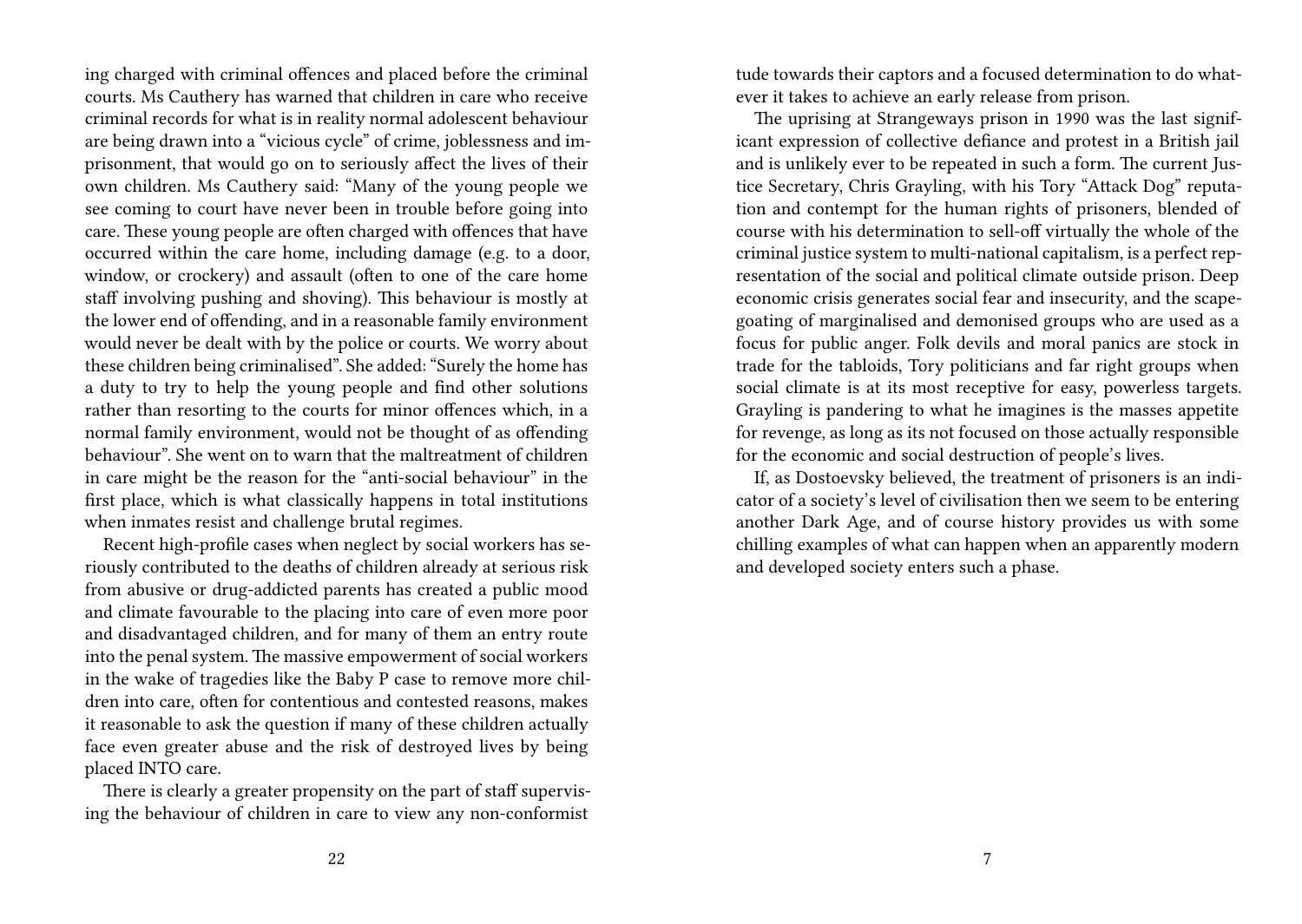# **Education Is Subversive In Prison**

The role of teachers and educational tutors employed by local colleges and contracted to work within the prison system can be a conflicting and potentially very hazardous one. Empowering prisoners with knowledge in an environment intrinsically organised to disempower them can sometimes be a dangerous activity.

Unlike the function and role of most other types of staff working within prisons (guards, probation officers, social workers and psychologists etc.) that revolve around the containment, control and disempowerment of prisoners, teaching within jails usually involves a relationship with prisoners that is often inimical to that custody and control dimension of prisons. The uniformed guards who basically control and maintain 'discipline' in prisons instinctively understand the empowering influence of education on prisoners, which is essentially why they view civilian teachers working within prisons with suspicion and as an always potentially weak link in the chain of security and 'discipline' (control), whose loyalty is always in question. There is a very strong and all-pervading occupational culture amongst prison guards that views any attempt to empower and humanise those over whom they exact an absolute degree of power as just another step to a liberalism that undermines and weakens the basic function of the prison – punishment and absolute control. It's an attitude and culture that teachers working within prisons are confronted by every day, as well as a balance of institutional power firmly tipped in favour of the guards, who charged with maintaining the physical security of the prison will

# **Criminalising Children In The Care System**

Criminalising the behaviour of working class children and feeding them into the Criminal Justice System is a practice that has existed for generations and is now responsible for Britain having the unenviable reputation of Europe's worst jailer of children in terms of the numbers imprisoned.

"State raised convicts" form a substantial part of the adult prison population and all share a common genealogy of Children's Homes, Approved Schools, Borstals and Young Offenders Institutions, and finally the long-term prison system. Many children who through no fault of their own enter the so-called Care System are percentagewise seriously at risk of graduating into the Criminal Justice System and a life disfigured by institutionalisation and social exclusion.

There are currently 10,000 children in local authority care, their number doubling in the past four years, and the government's current "Austerity" agenda with its attack on state benefit and services will so deeply impoverish an already desperately poor section of the population that the number of children from this group entering the Care System is bound to increase significantly.

A leading magistrate and member of the Magistrates' Association Youth Courts Committee, Janis Cauthery, has openly condemned the care system for operating as a doorway into the penal system by regularly prosecuting children for behaviour such as pushing, shoving, and breaking crockery. Behaviour that in normal circumstances would simply be punished by parents is frequently being referred to the police by Children's Homes and children are be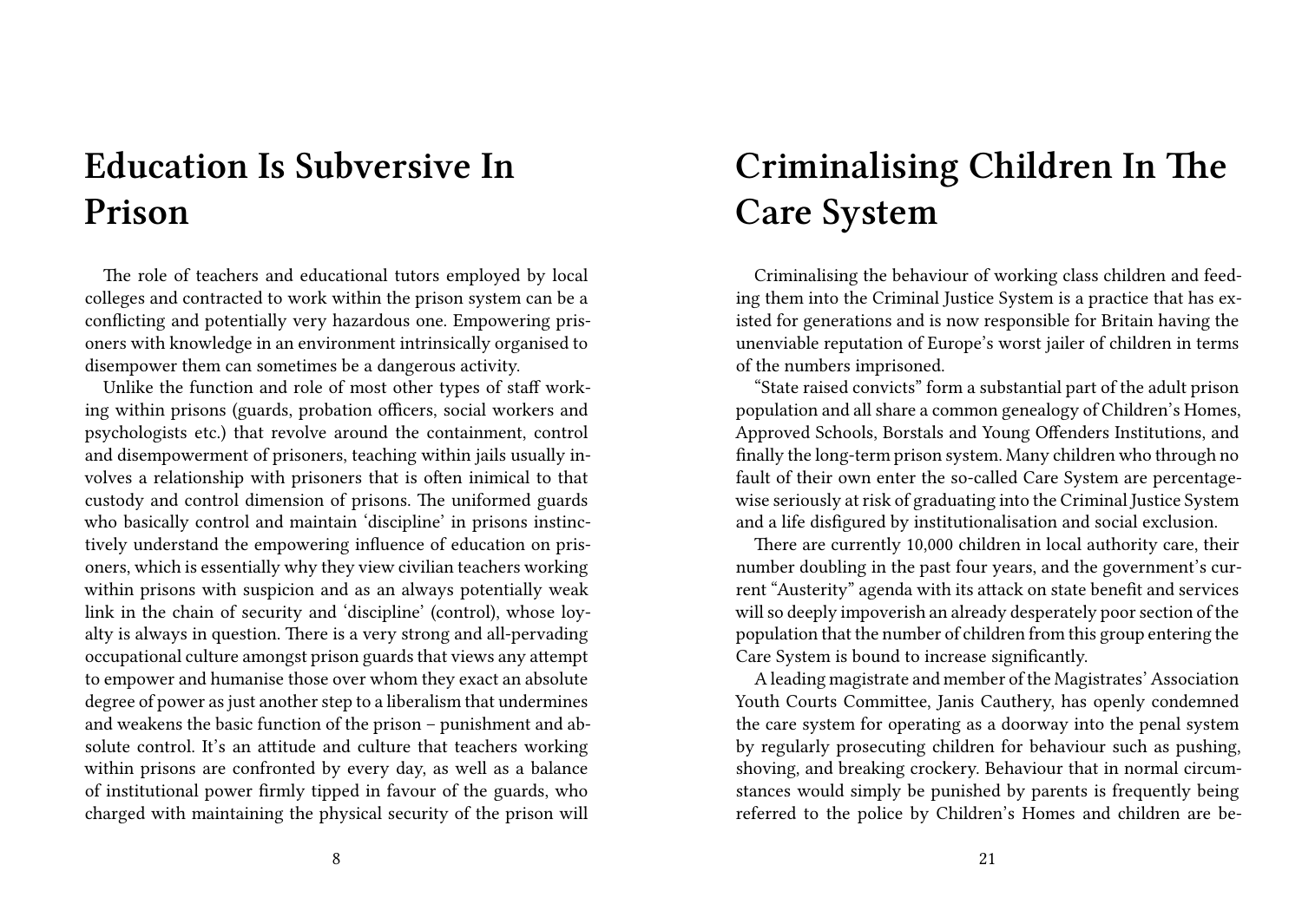if she refuses to co-operate with the Parole Board . In the past Halliday has no doubt been rolled out many times by the management at Glenochil to write and lend her authority to psychological "riskassessments" of prisoners that were little more than lies dressed up in psychological jargon, and probably never before has she had to defend or explain any of those lies, hence her cavalier attitude on this occasion when called to submit herself for cross-examination at my parole hearing.

Halliday's behaviour is in fact typical of prison psychologists generally, a group that over the last decade or so has been enormously empowered as the Parole Board and criminal justice system's obsession with the future potential risk of prisoners has increased dramatically. Within the prison system itself the massive proliferation of psychology based and run behaviour modification courses and programmes has become a veritable industry giving prison psychologists a dictatorial degree of power over prisoners, as well as providing them with enormous career opportunities and financial rewards. Within such a milieu of vested personal and occupational interest and common institutional purpose with ordinary prison staff the professional integrity and independence of prison based psychologists is fatally flawed and compromised. The wide scale use of middle class professionals like psychologists to legitimize the repression of prisoners of course breaches all ethical standards and should be exposed, challenged and opposed by all those interested and involved in the struggle for prisoners' rights.

always inevitably label teachers who question their authority and power as a 'security risk', which is a sure way of getting them removed from the prison and recalled to a local college usually desperate to protect and continue it's contract with the prison system.

Essentially, however, to usually poorly-educated prison guards it's the spectre of educated and empowered prisoners that disturbs and angers those responsible for maintaining and enforcing the 'good order and discipline' role of prisons, and in the mini totalitarian world of prison the aphorism "knowledge is power" is something clearly understood by those keeping prisoners in a constant condition of absolute powerlessness.

The education department, or Learning Centre at Shotts maximum-security prison in Lanarkshire, Scotland, was, before the arrival of Kate Hendry in the summer of 2011, a place of little inspiration or significance within the prison. The curriculum and number of subjects available was basic and poor, the classes poorly attended, most numbering less than a half-dozen prisoners, and teachers always mindful of their lowly position within the hierarchy of power within the prison. Education and classes were always peripheral to the main daily activity of the jail: enforced attendance in the cheap-labour work sheds where a more acceptable 'work ethic' could be instilled, the fundamental basis of prisoner 'rehabilitation' for those who have failed to accept their true place in class society. Classes were usually attended by those desperate to escape the mindless drudgery of the work sheds but unwilling to risk a 'disciplinary report' and the removal of even the most basic of 'privileges' by outwardly refusing to 'attend labour'. Classes were usually a last option before the punishment of the removal of recreation time with other prisoners or a spell in the very austere lock-down 'segregation unit'.

The function and purpose of the Learning Centre at Shotts had been reduced to achieving little more than the prison's statutory obligation to provide at least the basic rudiments of an education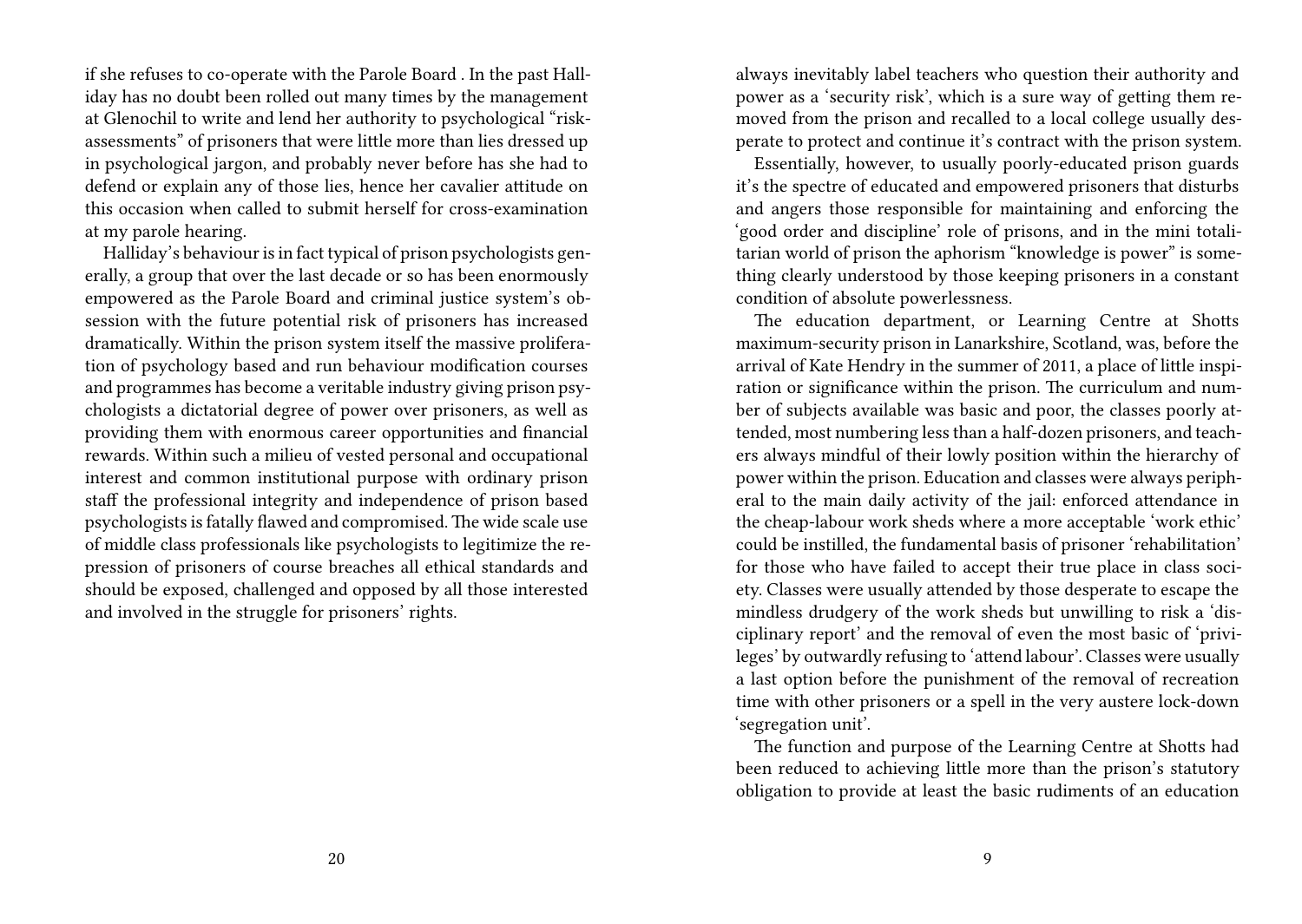(the three Rs *[reading, writing, arithmetic]*) to those prisoners who needed and asked for it.

Kate Hendry's impact on the Learning Centre at Shotts prison could be fairly described, from the first day, as seismic, simply because of her commitment and dedication to providing a high quality of education to prisoners, something her colleagues in the Learning Centre, apart from the odd, isolated individual, had long ago forsaken in the interests of just supervising a class, not rocking the boat, and continuing to draw a salary. Kate also pushed hard against the boundaries that restricted the development of the Learning Centre, the institutional culture of control and 'dynamic security', that which says prison security is not just about bars, walls, lock and keys, but also about the control of prisoners, both physically and psychologically, and the treating with suspicion of anyone who enters and works with the prison who might threaten or challenge that concept of 'security'. Kate certainly did that with her uncompromising belief in and commitment to the educational and intellectual integrity of the Learning Centre, and her attempt to involve her chief employer, Motherwell College, far more closely in the activity and range of classes provided by the Learning Centre, thereby strengthening its independence from the restricting influence of the prison's management and their uniformed guards who believe prisoners should be watched, controlled and counted, not educated to a point where they might challenge the authority and legitimacy of the regime inflicted on them. An educated convict is a dangerous convict in the eyes of most jailers.

Her achievements within her first twelve months of working at the prison were considerable. She created a high-quality, award winning national prisoners' art magazine based at Shotts. She formed a prisoners/students representative forum with direct input into discussions and decisions influencing the management and quality of the Learning Centre. Virtually single-handedly she created a new library in the jail, where before there existed just a few shelves of pulp fiction and true crime books in an almost inaccessible area

noid thoughts"; "It also appears that underlying paranoid thoughts linked to ideas of conspiracies characterize his attitude to prison authority"; "He has a tendency to lapse into paranoid suspicious feelings and thoughts"; "He has an issue with authority figures reflected by his responses in prison". The image created by Halliday in her report to a Parole Board assessing my suitability for release is one of a border-line mentally ill prisoner with a paranoia fuelled hatred of authority and a propensity for physical violence; she claimed that I had been "consistently violent" whilst in prison. In fact, my prison records show that over 30 years I had committed just 3 minor physical assaults against prison staff, the last one almost 20 years ago. Of course Halliday omits any reference to my physical ill-treatment in jail, especially a successful civil action that I launched in 1990 following my sustained beating-up by prison officers at Winson Green jail in Birmingham. Her dishonesty extends itself to blatant lies and twisting of facts; she claims in one place that I was transferred from Castle Huntly Prison in 2008 because I had formed what she described as an "inappropriate relationship with a female social worker" at the prison. In fact, it was what the administration at Castle Huntley claimed was my connection to a "terrorist organisation" (the Anarchist Black Cross) that provoked my transfer from the prison. The Health Professionals Council is now investigating the more flagrant distortion of facts in Halliday's report.

On the 11th March the Parole Board opened it's hearing at Edinburgh Prison and began to hear witnesses, but adjourned midway through the proceedings because Halliday failed to appear. Glenochil jail was contacted and a video link-up facility offered to Halliday via which to give her evidence and be cross-examined but she refused. It might now be necessary for the Parole Board to request that the Secretary of State for Scotland issues a witness summons compelling Halliday to attend the Parole hearing when it resumes in May. Obviously unable to defend the lies in her report Halliday is nevertheless arrogant enough to believe that the prison system will protect and insulate her from possible legal proceedings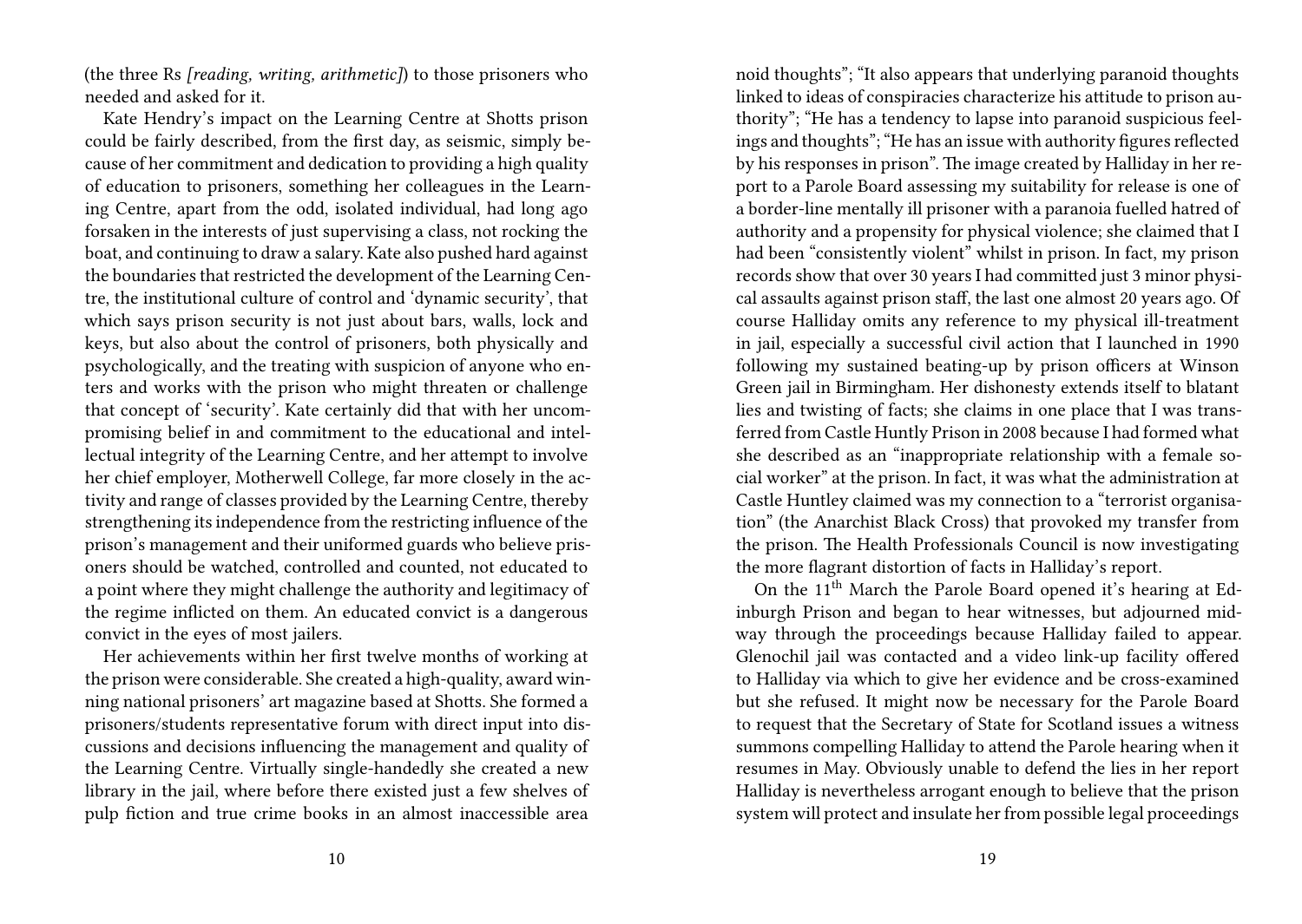hands of prison staff, so prison employed psychologists dutifully prostitute their authority to stigmatize prisoners as social misfits, psychopaths and sociopaths, thereby re-enforcing their marginalisation and de-humanization and the power of the system over them. In the totalitarian world of prison system-hired psychologists they are encouraged and allowed to vent their innate middle-class prejudices and hatred of the poor and most marginalised confident in the knowledge they will never be held accountable.

In the summer of 2010 the Parole Board informed Glenochil Prison in Stirlingshire that a hearing was to be held to review my continuing imprisonment after 30 years and as part of that process a psychological report would be required to assess my current state of mind and level of risk to the public. A senior forensic psychologist based at Glenochil, Kirsty Halliday, was asked to write the report. Halliday had no intention of writing an unbiased and impartial report, and knowing what was expected of her she immediately sought out the opinion of prison officers who a short time earlier had transferred me from Glenochil for what they alleged had been my attempt to create unrest amongst other prisoners. Before ridding themselves of me the same prison officers had been the subject of investigations by the Scottish Prisons Complaints Commission and the Scottish Public Services Ombudsman, both instigated by me, because of their concerted attempt to undermine sentence planning procedures and the prisoner personal officer scheme at the prison. Halliday writes in the introduction to her report that she held discussions with these prison officers to get their "impressions of John Bowden's behaviour whilst he was in the prison". The subsequent contents of her report are an obvious reflection of their hatred and bigotry which she provides with the jargon of forensic psychology.

She describes my propensity to complain and protest in prison as a symptom of "paranoia" and a personality disorder, and elaborates on this in the following way: "His tendency to experience strong feelings of anger appears to be linked to experiences of paraof the prison for prisoners. She organised a "Cuba Week", featuring Cuban music, art and films, and a talk from a representative of the Cuba Solidarity Campaign. She was in the process of organising a "Writers in Prison" week, looking at the lives and writing of prisoners of conscience from around the world, before the events that were to lead to her exclusion from the prison unfolded. For the relatively brief period of time that she worked at the prison she created a dynamic in the Learning Centre that was empowering and inspiring, and revealed the true potential of education as a means of transforming the lives of prisoners in a fairly revolutionary way.

I had attended classes in the prison a short while before Kate began working there and had attempted to organise a 'debate' class, encouraging prisoners who attended to learn the skills and confidence of public speaking and debate, something difficult for individuals whose self-esteem has been virtually destroyed by years, and often lifetimes of brutal institutionalisation. The class became a sort of organisational nucleus for events like a large debate held in the prison chapel and attended by prisoners throughout the jail, all debating the topic, "Alternatives to Prison", which a guard at the back of the chapel taking notes would subsequently become an 'entry' in my security file presented to the parole board, that claimed I had simply used "as a platform for his latest political views". Even before Kate's arrival in the Learning Centre at Shotts my presence and influence there was perceived as in some way 'subversive' and probably motivated by intention simply to create disruption and discontent within the jail.

My initial impression of Kate was unfortunately coloured by prejudice and suspicion and so I viewed her as a middle-class liberal probably driven by personal ambition, not the empowerment of my brother prisoners. I was wrong. I eventually collaborated with her on a number of projects within the Learning Centre that were probably viewed by the jail's administration as dangerously 'left-wing' and potentially threatening in terms of the effect they might have had on the intellectual confidence and increased self-esteem of pris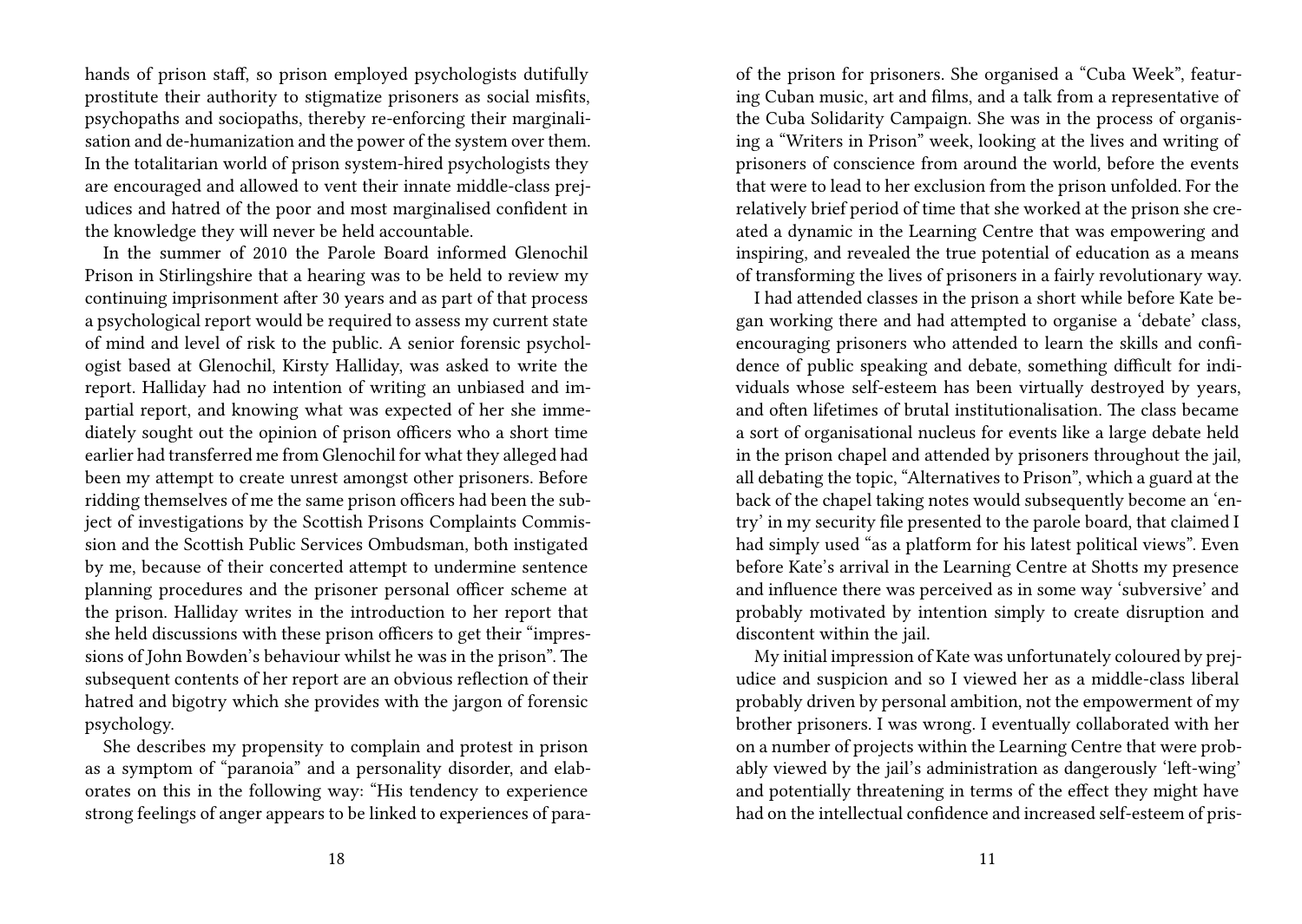oners. Over time the intellectual and political relationship I formed with Kate would be interpreted by some guards and jail managers at Shotts as a 'security risk' and justification for her removal from the prison. Two events probably became the catalysts for the process that would lead not only to her exclusion from the jail but a deliberate attempt by the administration to destroy her professionally and personally. The first was my openly confronting a delegation of Turkish prison officials being taken on a guided tour of the prison and its Learning Centre by the jail governor and an E.U. Official. Prior to their arrival Kate had made known her views about the visit and how it was legitimising and lending respectability to probably the most brutal prison system in the so-called developed world. She was therefore viewed as complicit in my attempt to embarrass the visitors by confronting them with their verified record of human rights abuse.

The second event was clearly the most critical one, revealing as it did something about Kate's true loyalty in the eyes of the prison guards and clearly marking her out for removal from the jail as a consequence. Guards supervising the Learning Centre had obviously been told to 'keep an eye' on certain prisoners who attended classes ans restrict as much as possible their movement around the centre. I was in no doubt that I was one of the prisoners being more carefully watched.

One morning a young and particularly over-zealous guard decided to interpret the instruction to 'keep an eye' on me as probably a license to put me on a disciplinary charge for whatever he liked. He decided to 'nick' me for smoking in the Centre's tea break area. Not a single one of the twenty or so prisoners also in the area at the time saw me smoking, neither did the guard's own colleague who was also carefully watching those prisoners, including me. The guard's action quickly created an atmosphere of anger amongst both prisoners and teachers in the Centre, although the later had long ago learned never to take a prisoner's side in a dispute with

## **Letter about prison psychological repression**

The use by the prison system of in-house psychologists to medicalise the personality of "difficult" prisoners and prolong their imprisonment has become wide-spread and institutionalised. Historically the involvement and collusion of prison-hired doctors, psychiatrists and psychologists in the ill-treatment and repression of prisoners has a long and infamous tradition. In the 1960s and 1970s compliant prison psychiatrists frequently and unlawfully assisted prison staff to control and subdue "unmanageable" prisoners by forcefully administering psychotropic drugs in a practice known as the "liquid cosh". Jail psychiatrists also provided their authority to facilitate the removal of rebellious prisoners to high-security mental hospitals such as Broadmoor and Rampton in a practise that became known as "Nutting-off". In the early 1990s prison doctors at Wormwoods Scrubs Prison in London were revealed to have conspired and colluded with prison staff in covering-up the physical brutalisation of prisoners in the jail's segregation/punishment unit. A number of prison officers were subsequently prosecuted for having assaulted prisoners and the British Medical Council called for removal of prison doctors from the council's register.

Psychologists employed by the prison system and based in individual prisons are used as an integral part of the control armour of these jails in the guise of a "multi-disciplinary" team based approach to maintaining the status quo and disempowerment of prisoners. Just as prison doctors have sometimes been used to cover up the physical maltreatment and occasionally their murder at the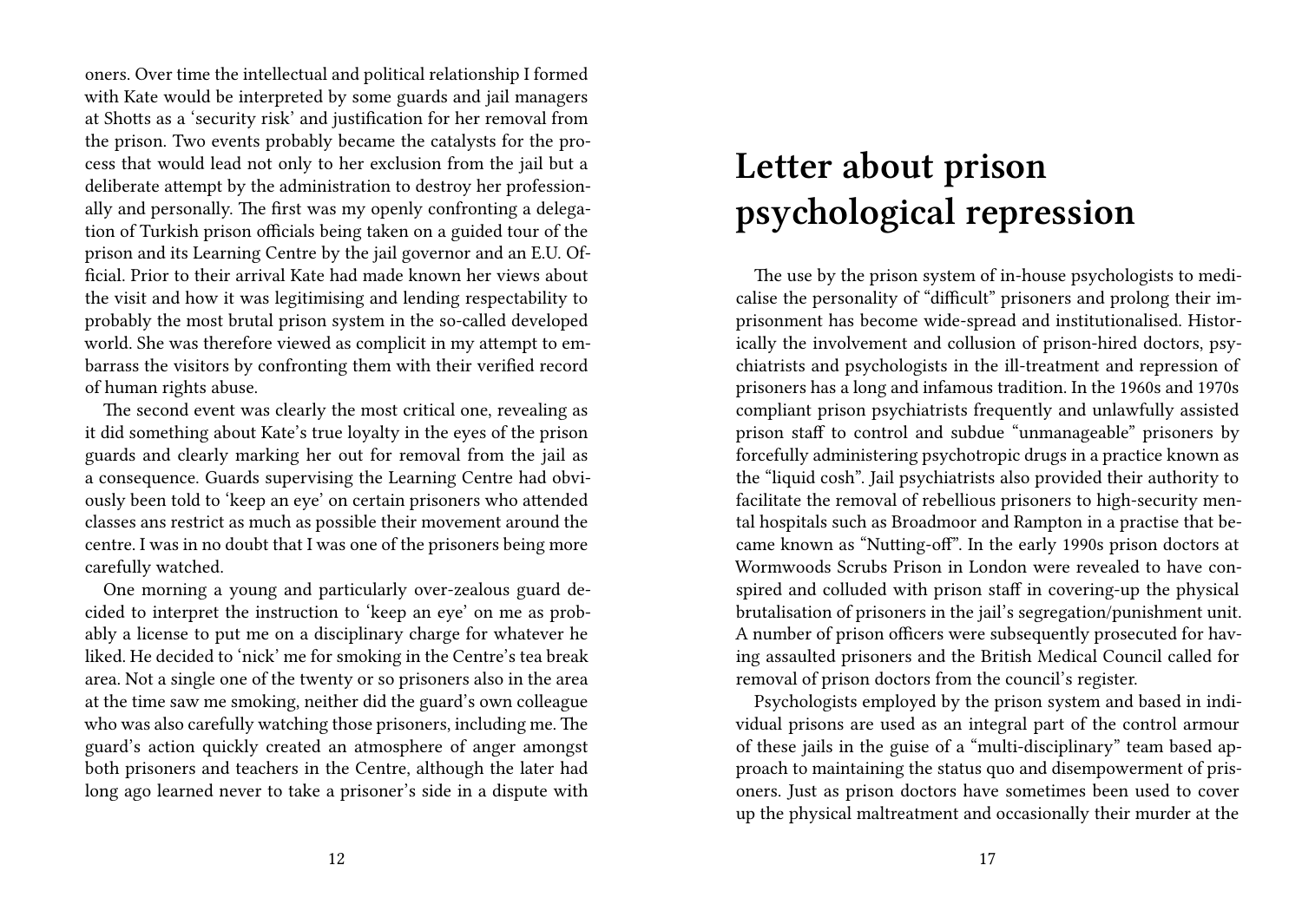That is a spectre that unnerves those employed to subjugate and disempower prisoners, and their deepest wrath is reserved for those actively trying to make that spectre a living reality.

guards and risk professional suicide as far as continuing to work in any prison was concerned.

Kate, however, was not so constrained and she directly approached the guard and expressed her unease about what appeared to be my victimisation. By appearing to openly take the side of a prisoner against a guard, Kate would provoke an immediate and total hardening of attitude against her by those who ran the prison. Her position wasn't helped by the official perception of the prisoner that she appeared to align herself with – a long-time "subversive" and "disruptive influence" in the prison.

I would subsequently be cleared of the charge the guard had invented against me by a prison disciplinary hearing, but for Kate the nightmare was about to begin.

The guard that Kate had confronted in my defence submitted a "security intelligence report" to the prison's security department alleging that Kate was involved in an "inappropriate relationship" with me and was therefore a "security risk". A prison manager then phoned Motherwell College and claimed that Kate had become "emotionally involved" with a prisoner and she was under suspicion. A manager at Motherwell College then phoned Kate at home late one night whilst her partner and children were present and informed her of the prison's allegation.

She was also informed that when she returned to the jail the following day she would be 'interviewed' by a security manager about the allegation. She was duly summoned to the prison's security department the next day and in the presence of the Learning Centre manager warned that prison staff suspected her of becoming unprofessionally close with a prisoner and that "boundaries" had been crossed. She strenuously denied the allegation and demanded to be shown what real evidence existed to support it. Of course there was none, so she was then warned that I was a "psychopathic" and "subversive" prisoner who was simply "manipulating" her for my own sinister and disruptive ends. She was then questioned about some of the projects we had organised in the Learning Centre and